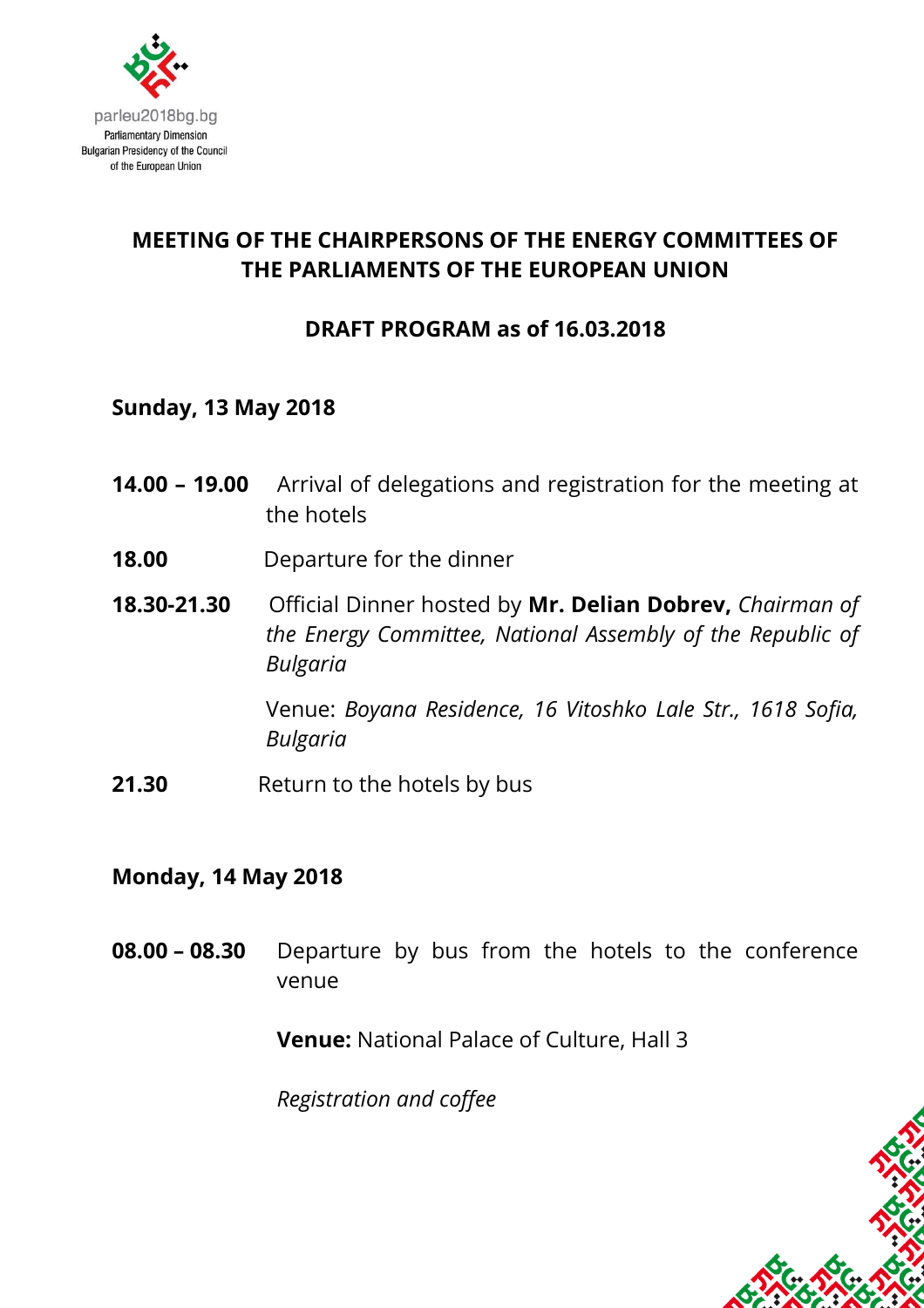

# **08.45-09.00 Opening of the meeting**

Welcome address by **Ms. Tsveta Karayancheva***, President of the National Assembly of the Republic of Bulgaria*

Introductory remarks by **Mr. Delian Dobrev,** *Chairman of the Energy Committee of the National Assembly of the Republic of Bulgaria*

### **09.00-10.15 Session 1: Energy infrastructure and secure supply**

Keynote speaker: **Mr. Dominique Ristori**– Director-General of DG Energy, European Commission *(TBC)*

Keynote speaker: **Mr. Vladimir Urutchev** – MEP, Member of the Industry, Research and Energy Committee (ITRE) of the European Parliament

Debate

**10.15-11.00 Coffee break/ Family photo**

### **11.00-12.30 Session 2: The transition to clean energy in Europe**

Keynote speaker: **Mr. Claude Turmes -** MEP, President of EUFORES *(TBC)*

Keynote speaker: **Mr. Jecho Stankov** – Deputy Minister of Energy of the Republic of Bulgaria

**12.30-13.30 Lunch**